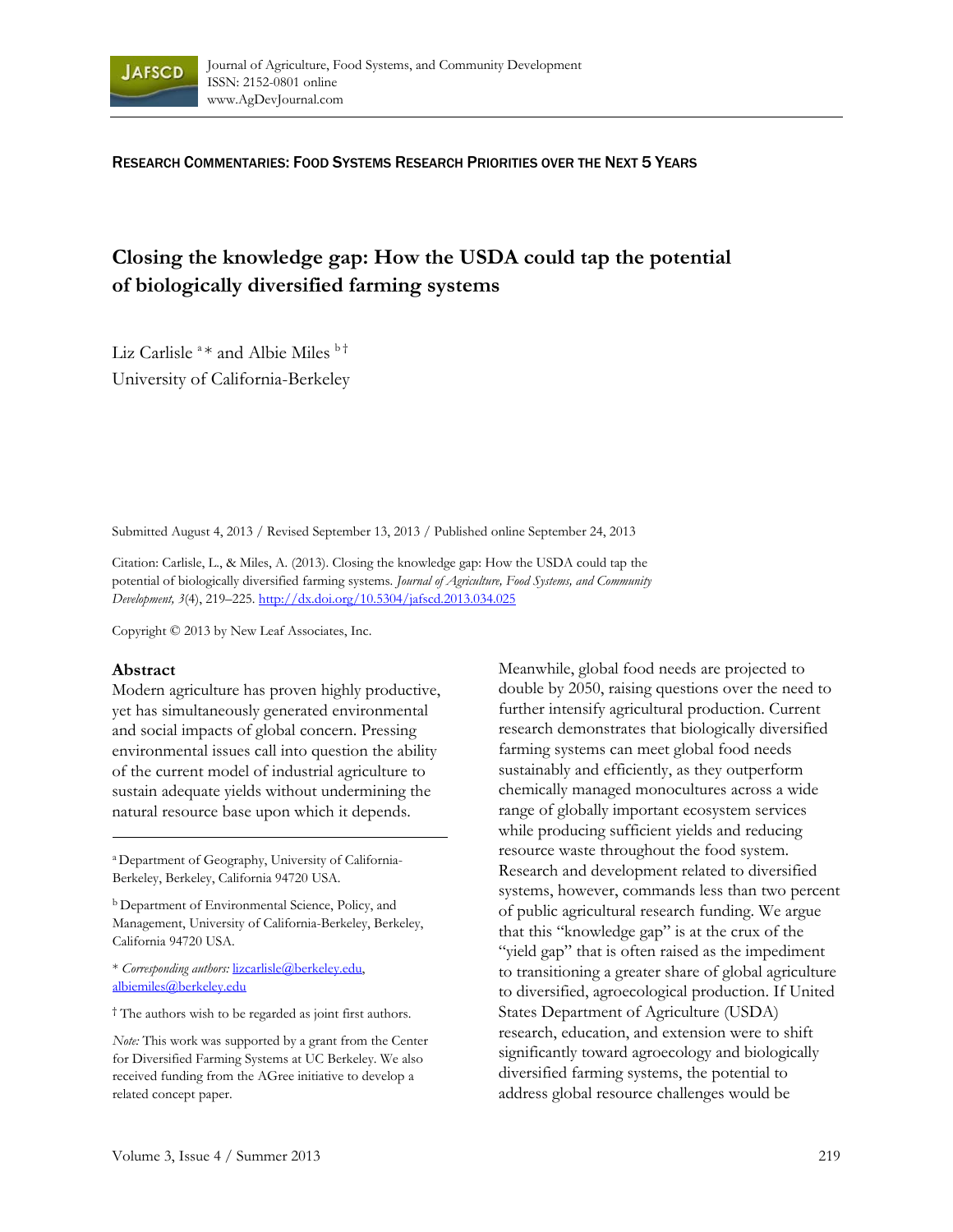enormous. Here we present a broad framework for how the USDA could use existing infrastructure to address the challenges of food and farming in the twenty-first century and beyond.

# **Keywords**

agricultural policy, agricultural research, agroecology, diversified farming systems, land grant university system, sustainability, U.S. Department of Agriculture

odern agriculture has proven highly productive, yet has simultaneously generated environmental and social impacts of global concern. Pressing environmental issues call into question the ability of the current model of industrial agriculture to sustain adequate yields without undermining the natural resource base upon which it depends. Meanwhile, global food needs are projected to double by 2050, raising questions over the need to further intensify agricultural production. Current research demonstrates that biologically diversified farming systems can meet global food needs sustainably and efficiently, as they outperform chemically managed monocultures across a wide range of globally important ecosystem services while producing sufficient yields and reducing resource waste throughout the food system. Research and development related to diversified systems, however, commands less than two percent of public agricultural research funding. We argue that this "knowledge gap" is at the crux of the "yield gap" that is often raised as the impediment to transitioning a greater share of global agriculture to diversified, agroecological production. If United States Department of Agriculture (USDA) research, education, and extension were to shift significantly toward agroecology and biologically diversified farming systems, the potential to address global resource challenges would be enormous. Here we present a broad framework for how the USDA could use existing infrastructure to address the challenges of food and farming in the twenty-first century and beyond. M

# **The Problem with Business-as-Usual Agriculture**

While achieving impressive levels of crop produc-

tivity over the past six decades, modern agricultural systems have accomplished this feat with significant ecological and social costs (Hazell & Wood, 2008; Millennium Ecosystem Assessment [MEA], 2005; Committee on Twenty-First Century Systems Agriculture, Board on Agriculture and Natural Resources, Division on Earth and Life Studies, and National Research Council [NRC], 2010; President's Council of Advisors on Science and Technology [PCAST], 2012; Tilman, Cassman, Matson, Naylor, & Polasky, 2002). With the industrialization of agriculture, biologically diversified farming systems have been gradually replaced with biologically simplified monocultures that are highly dependent on fossil energy and industrial inputs (Dodson, Sipe, Rickson, & Sloan, 2010; Tscharntke, Klein, Kruess, Steffan-Dewenter, & Thies, 2005). The industrialization of agriculture and the loss of biodiversity in and around agroecosystems has significantly reduced the provisioning of globally important ecosystem services to and from agriculture, including crop pollination, natural pest control, soil and water quality maintenance, efficient nutrient cycling, carbon sequestration, and biodiversity conservation (Zhang, Ricketts, Kremen, Carney, & Swinton, 2007). Further, the suite of practices and agrochemical inputs that substitute for ecosystem services in much of modern agriculture contribute to significant environmental, social, and economic impacts, including soil and water quality degradation, eutrophication of surface and groundwater, loss of wild biodiversity, increased greenhouse gas emissions, marine hypoxic zones, and occupational and dietary exposure to agricultural chemicals (Diaz & Rosenberg, 2008; Gomiero, Pimentel, & Paoletti, 2011; Hayes et al., 2010; Marks et al., 2010; PCAST, 2012). In short, the "maximal production" approach to agricultural research and development has indeed delivered benefits, but these are being outpaced by its costs. To sustain yields — and the resources they depend on — we need to shift to a "net gain" approach. A fundamentally new model for agricultural research, education, and extension is needed to meet growing demand for food, fiber, and fuel in a manner that is ecologically sustainable, socially equitable, and economically viable over the long term (Gliessman, 2004; Koohafkan, Altieri, &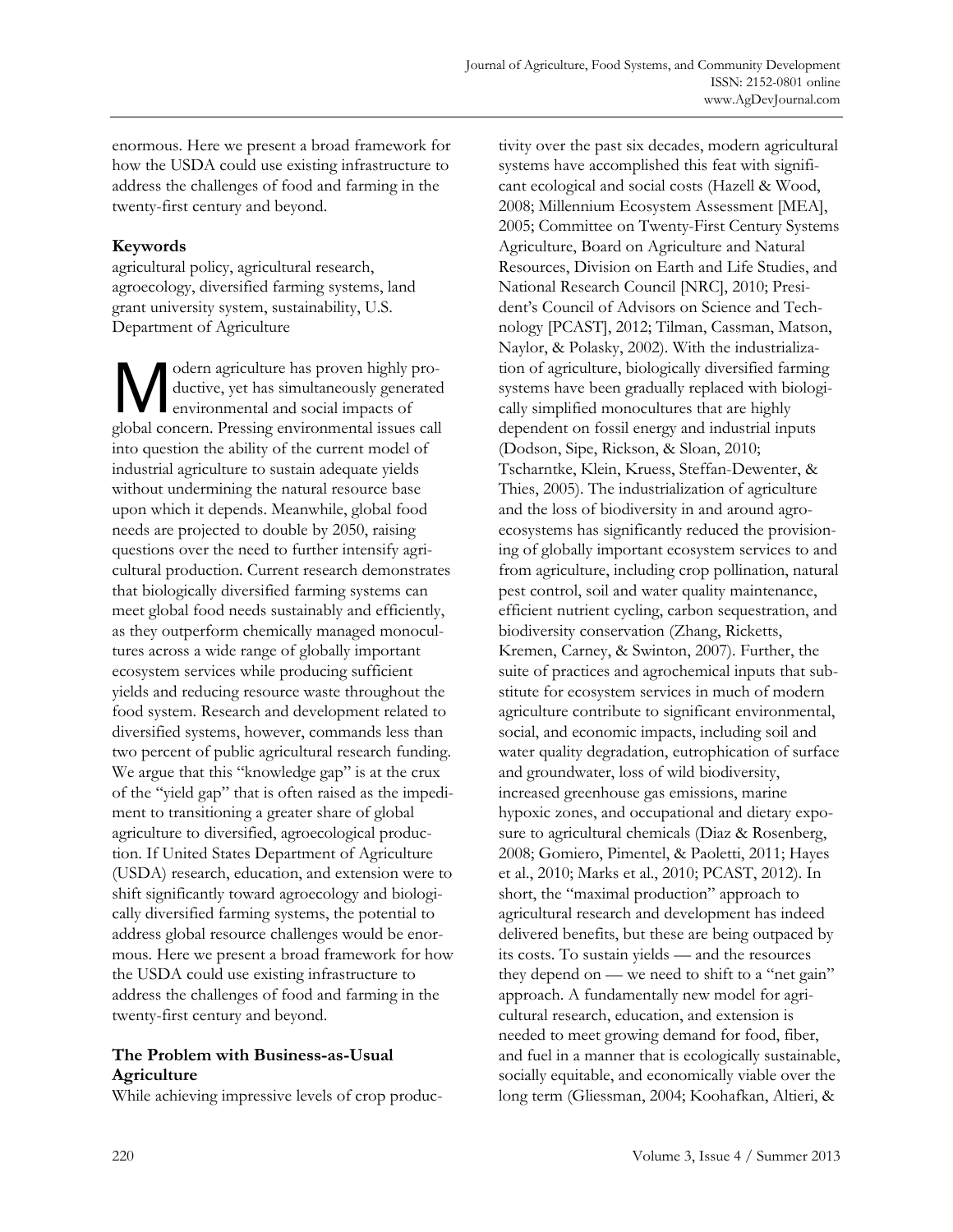Holt-Giménez, 2011; NRC, 2010; Pretty et al., 2010).

#### **A Promising Solution: Biologically Diversified Farming Systems**

A large body of scientific research demonstrates that biologically diversified farming systems outperform chemically managed monocultures across a wide range of globally important ecological and social services (Bacon, Getz, Kraus, Montenegro, & Holland, 2012; Gomiero et al., 2011; Kremen & Miles, 2012). Biologically diversified farming systems are agricultural systems that integrate a suite of agronomic practices and/or landscape management strategies that incorporate functional biodiversity at multiple spatial or temporal scales to enhance the ecosystem services that provide key inputs to agriculture (Kremen, Iles, & Bacon, 2012). Thus, from the diversified farming systems perspective, economic and ecological sustainability go hand in hand.

 Compared to monocultures managed with agrichemicals, biologically diversified farming systems support significantly greater biodiversity, soil quality, carbon sequestration, soil waterholding capacity, energy use efficiency, and resistance and resilience to climate change. When contrasted with conventional agriculture, biologically diversified farming systems also tend to enhance the biological control of weeds, diseases, and arthropod pests, while increasing pollination services from native insects. Importantly, the available evidence also indicates that the degree to which these later ecosystem services are provided by farming system diversification alone may be insufficient to consistently control pests and diseases or provide pollination services at the levels required by growers. However, the above findings illustrate the potential of biologically diversified farming systems to reduce or ameliorate many pressing global environmental impacts caused by modern agriculture, while enhancing key ecosystem services and producing similar yields (Davis, Hill, Chase, Johanns, & Liebman, 2012; Kremen & Miles, 2012). Given the very high rates of return on investment for government expenditures on agricultural research and extension (Alston, 2009), we recommend significant increases in USDA

research, extension, and educational support for agroecological research and development, so as to realize the full ecological and economic potential of biologically diversified farming systems.

### **Promising — But Woefully Underresourced**

Despite the well documented performance of biologically diversified farming systems, funding to advance such farming systems remains only a small fraction of agricultural research and development budgets, both nationally and globally (International Assessment of Agricultural Knowledge, Science and Technology for Development [IAASTD], 2008; Lipson, 1998; Sooby, 2001; Vanloqueren & Baret, 2009). Current USDA data, for example, demonstrate that certified organic farming systems research accounts for only 1.68% of total Research, Extension and Education (REE) funding (Organic Farming Research Foundation, 2012). Moreover, while organic farming systems frequently utilize biological diversification as a key soil fertility and pest management strategy, both the lack of research and extension support and the selective pressure of organic markets have pushed much of U.S. organic agriculture toward monoculture systems supported by a process of input substitution (Guthman, 2004). Because monocultures of organic crops do not necessarily meet the targets of ecological and social sustainability, we have undertaken an analysis of the USDA Current Research Information Systems (CRIS) database to identify and quantify the total REE support for agroecological research that facilitates the development of biologically diversified farming systems that provide multiple ecosystem services and meet specific targets of ecological and social sustainability. Our findings indicate that, to date, such support makes up an even smaller fraction of total REE funding than that allocated to organic farming systems research.

 The most prominent criticism of the biologically diversified approach to agriculture is that there is insufficient data to support its capacity to produce equivalent yields and "feed the world" (Phalan, Onial, Balmford, & Green, 2011). As a recent meta-analysis (Ponisio, M'Gonigle, Mace, Palomino, de Valpine, & Kremen, 2013) suggests, however, such "insufficient data" is not an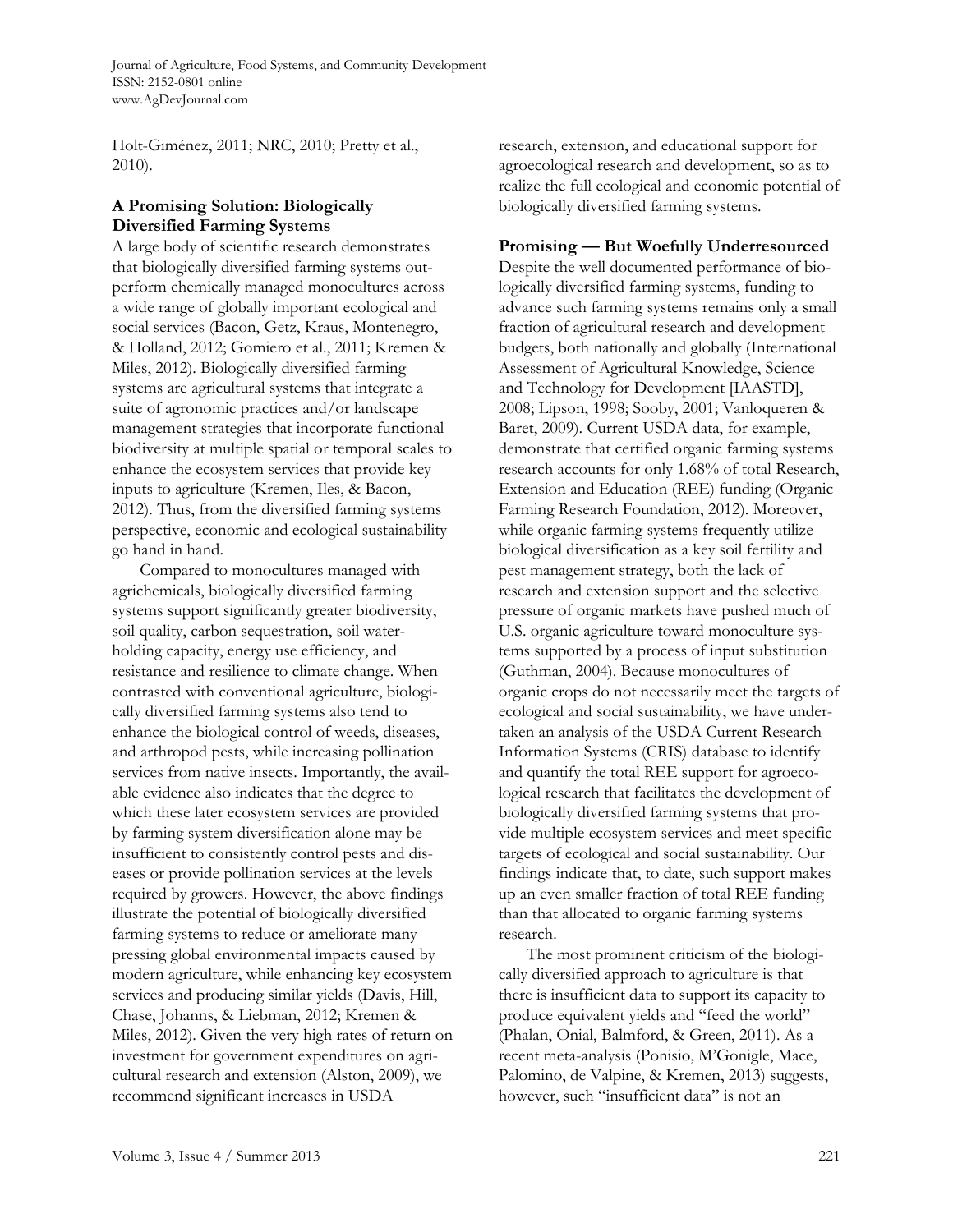ontological problem fundamental to agroecological production (which results in yields comparable to conventional systems when both are subject to equivalent "best management practices"). Rather, "insufficient data" for the yield potential of diversified farming systems on a global scale is an epistemological problem, arising from the paucity of well designed studies that could help identify and improve the productivity of such systems. Given the substantial evidence that such systems can achieve significant efficiencies and even overyield conventional monocultures in some instances by exploiting biological complementarities (Davis et al., 2012; Kremen & Miles, 2012; Li, Li, Sun, Zhou, Bao, Zhang, & Zhang, 2007; Vandermeer, 2011; Zhu et al., 2000), we see this as yet another argument for increased funding for agroecological research and development. Conducting this much-needed research will provide the empirical basis for the design and management of biologically diversified farming systems that sponsor a wide range of ecosystem services, reduce or eliminate yield gaps where they exist, and sustain agricultural productivity and environmental quality over the long term (Tscharntke et al., 2012).

# **A Twenty-First Century Model for USDA Research, Education, and Extension**

In order to tap the full potential of biologically diversified agriculture, we suggest that the USDA redirect and strengthen research, extension, and education at three major levels.

- 1. Beginning at the highest level, we propose shifting the strategic vision of research, extension, and education toward the objective of **ecological and social sustainability in food and agriculture.** We imagine a USDA in which all programming would be directed and evaluated according to this overarching goal.
- 2. Accordingly, **new targets and metrics** for assessing the ecological, social, and economic performance of farming systems would guide the allocation of funds among program areas and competitive grants, as well as evaluations of program success. We encourage the USDA to develop these targets themselves — through an ongoing process — but key criteria should

certainly include the following characteristics of sustainable farming systems. Such systems (1) maintain or enhance the natural resource base upon which they depend, (2) rely on a minimum of off-farm and artificial inputs, (3) manage pests and pollination services through internal biological mechanisms, (4) are resistant and resilient to environmental and humaninduced disturbances, (5) contribute minimally to environmental externalities while sustaining high levels of productivity over the long term, and (6) promote socially equitable and nonexploitative relations.

3. Significant progress in meeting such targets can be achieved through a new set of strategic research emphases. **Multidisciplinary teams,** conducting **long-term agroecological studies,** would provide key data for directing food and agriculture toward greater ecological and social sustainability. Such research would assess **whole systems,** across social, economic, and ecological dimensions. **Full lifecycle analysis** would provide a comprehensive "net gain" accounting of the constraints, costs, and benefits of **biologically diversified farming systems.** Research would focus on **regionally adapted varieties and farming systems,** would frequently be conducted onfarm in partnership with producers, and would be integrated with **interdisciplinary education and training at land-grant universities.**

 In our research to date, we have identified several pilot research and development projects in USDA's CRIS database that could serve as models for such an approach:

- Shennan et al.'s "Collaborative Research and Extension Network for Sustainable Organic Production Systems in Coastal California";
- Myers et al.'s "Northern Organic Vegetable Improvement Cooperative";
- Grossman et al.'s "Evaluating the Potential of Winter Cover Crops for Carbon Sequestration in Degraded Soils Transitioning to Organic Production";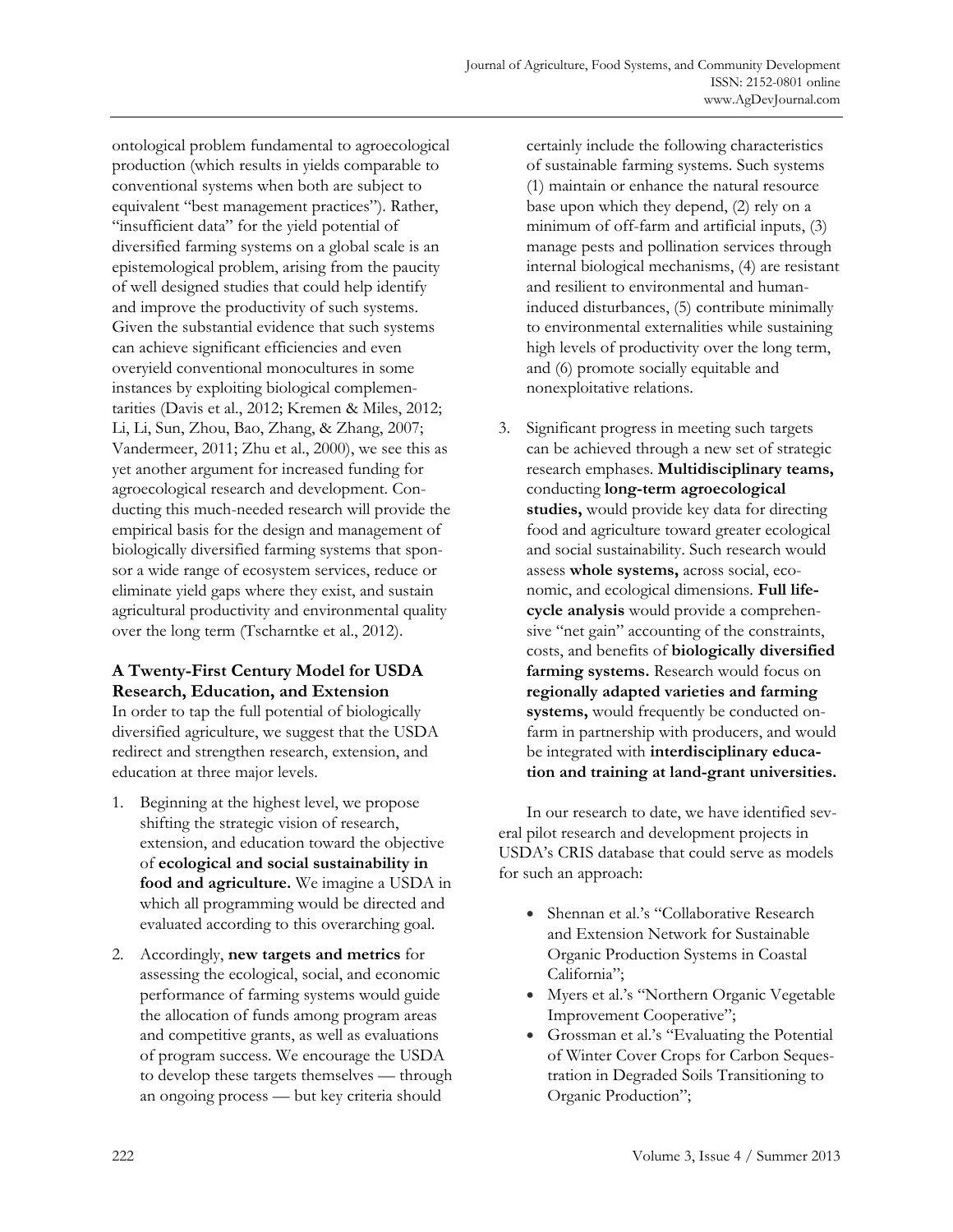- Hatfield et al.'s "Reducing Tillage Intensity in Organic Crop Systems: Ecological and Economic Impacts of Targeted Sheep Grazing on Cover Crops, Weeds, and Soil"; and
- Barbercheck et al.'s "Improving Weed and Insect Management in Organic Reduced-Tillage Cropping Systems."

 We are encouraged that the USDA is adopting multidisciplinary, Long-Term Ecological Research (LTER) methodologies and believe developing such research sites is a pragmatic investment for the USDA. As part of this process, we encourage the USDA to expand upon the sound models for medium-term studies of diversified farming systems that have already been developed within the REE system. A recent study conducted at Iowa State University's Marsden Farm (Davis et al., 2012) is one such model, as is the research conducted by John Teasdale at the USDA experiment station in Beltsville, Maryland. We would also encourage both in-house USDA facilities and landgrant universities to engage with long-term research models developed outside the public agricultural research system by organizations such as the Land Institute and the Rodale Institute. Model international case studies of socio-ecological research include Farshad & Zinck's (2000) "Assessing agriculture sustainability using the sixpillar model: Iran as a case study," and Khan, Midega, Pittchar, Pickett, & Bruce's (2011) "Pushpull technology: A conservation agriculture approach for integrated management of insect pests, weeds and soil health in Africa." The National Science Foundation's Coupled Human-Natural Systems program provides another promising model for such interdisciplinary research.

 While such agroecological research and development projects account for a very small percentage of total REE grants to date, much greater social and ecological benefits could be realized if a stable base of financial and infrastructural support was provided to expand this scope of critically important work.

 As one of the most successful public agricultural research systems in the world, the USDA is uniquely positioned to generate and disseminate

agroecological knowledge at a meaningful scale. By shifting its strategic focus and supporting cuttingedge, multidisciplinary research on biologically diversified farming systems, USDA research, extension, and education can position the United States to take a responsible leadership role in a truly sustainable approach to meeting global food needs.

#### **Acknowledgments**

The authors would like to thank Annie Shattuck, Maywa Montenegro, Claire Kremen, Nathan Sayre, and Kris Havstad for their comments on earlier drafts of this work. We also benefitted greatly from feedback and ideas offered by Mark Lipson, the members of the Diversified Farming Systems working group at the University of California, Berkeley, and the attendees at an AGree convening on USDA Research, Education, and Extension held at the Meridian Institute in February 2013.

### **References**

- Alston, J. M. (2009). Efficiency of income transfers to farmers through public agricultural research: Theory and evidence from the United States. *American Journal of Agricultural Economics, 91*(5), 1281–1288. http://dx.doi.org/10.1111/j.1467 8276.2009.01298.x
- Bacon, C. M., Getz, C., Kraus, S., Montenegro, M., & Holland, K. (2012). The social dimensions of sustainability and change in diversified farming systems. *Ecology and Society, 17*(4), Article 41. http://dx.doi.org/10.5751/ES-05226-170441
- Committee on Twenty-First Century Systems Agriculture, Board on Agriculture and Natural Resources, Division on Earth and Life Studies, and National Research Council (NRC). (2010). *Toward sustainable agricultural systems in the 21st century.*  Washington, D.C.: National Academies Press.
- Davis, A. S., Hill, J. D., Chase, C. A., Johanns, A. M., & Liebman, M. (2012). Increasing cropping system diversity balances productivity, profitability and environmental health. *PLoS ONE*, *7*(10), e47149. http://dx.doi.org/10.1371/journal.pone.0047149
- Diaz, R. J., & Rosenberg, R. (2008). Spreading dead zones and consequences for marine ecosystems. *Science*, *321*(5891), 926–929. http://dx.doi.org/10.1126/science.1156401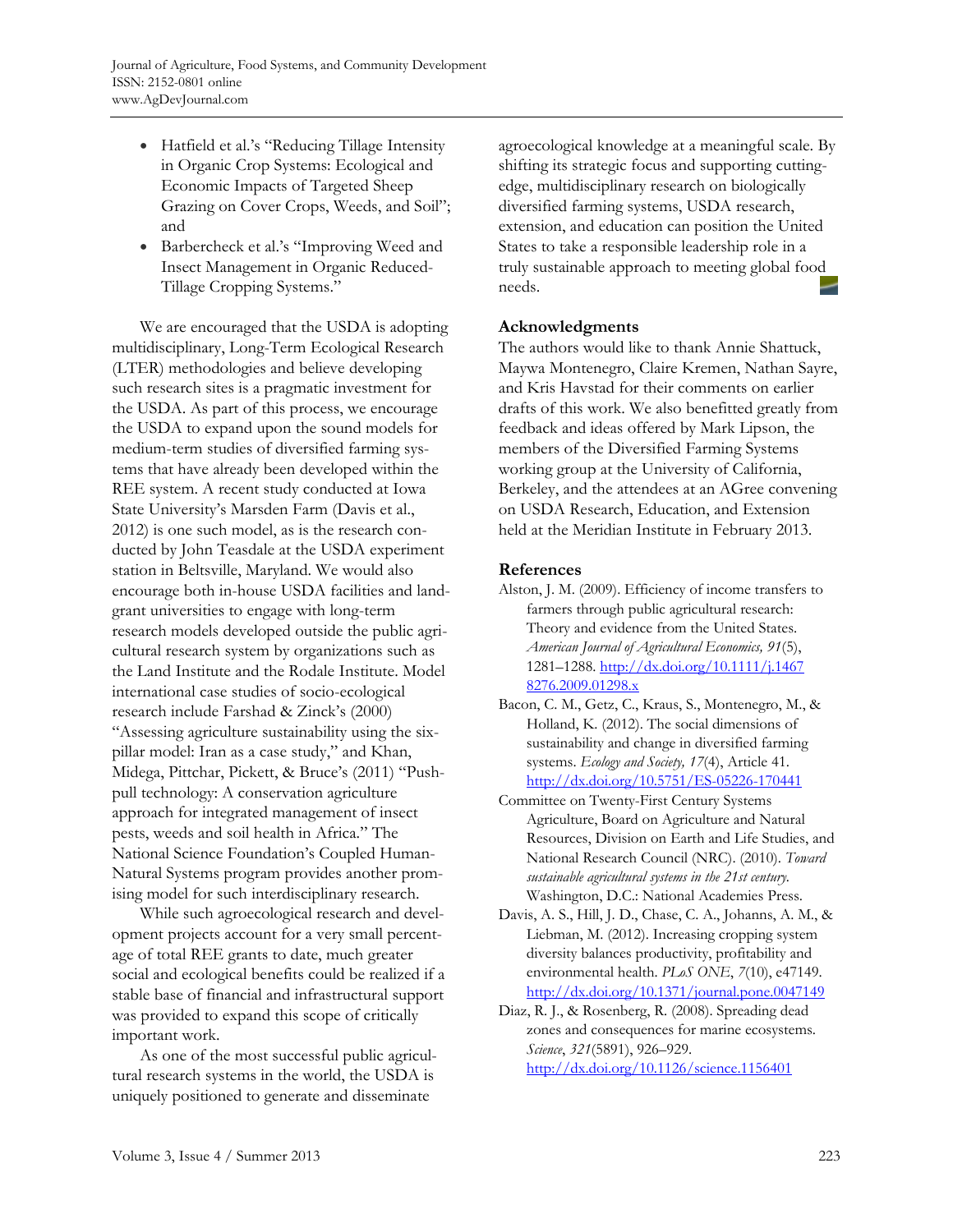- Dodson, J., Sipe, N., Rickson, R., & Sloan, S. (2010). Energy security, agriculture and food. In G. Lawrence, K. Lyons, & T. Wallington (Eds.), *Food security, nutrition and sustainability* (pp. 97–111). Abingdon, UK: Earthscan.
- Farshad, A., & Zinck, J. A. (2000). Assessing agricultural sustainability using the six-pillar model: Iran as a case study. In S. R. Gliessman (Ed.), *Agroecosystem sustainability: Developing practical strategies* (pp. 137–51). Boca Raton, Florida: CRC Press. http://dx.doi.org/10.1201/9781420041514.sec3
- Gliessman, S. R. (2004). Integrating agroecological processes into cropping systems research. *Journal of Crop Improvement, 11*(1–2), 61–80. http://dx.doi.org/10.1300/J411v11n01\_04
- Gomiero, T., Pimentel, D., & Paoletti, M. G. (2011). Environmental impact of different agricultural management practices: Conventional vs. organic agriculture. *Critical Reviews in Plant Sciences, 30*(1–2), [95–124. http://dx.doi.org/10.1080/07352689.](http://dx.doi.org/10.1080/07352689.2011.554355)  2011.554355
- Guthman, J. (2004). *Agrarian dreams: The paradox of organic farming in California*. Berkeley, California: University of California Press.
- Hayes, T. B., Khoury, V., Narayan, A., Nazir, M., Park, A., Brown, T.,…Gallipeau, S. (2010). Atrazine induces complete feminization and chemical castration in male African clawed frogs (*Xenopus laevis*). *Proceedings of the National Academy of Sciences of the United States, 107*(10), 4612–4617. http://dx.doi.org/10.1073/pnas.0909519107
- Hazell, P., & Wood, S. (2008). Drivers of change in global agriculture. *Philosophical Transactions of the Royal Society B-Biological Sciences, 363*(1491), 495–515. http://dx.doi.org/10.1098/rstb.2007.2166
- International Assessment of Agricultural Knowledge, Science and Technology for Development (IAASTD). (2009). *Agriculture at a crossroads: The global report.* Washington, D.C.: Island Press.
- Khan, Z., Midega, C., Pittchar, J., Pickett, J., & Bruce, T. (2011). Push-pull technology: A conservation agriculture approach for integrated management of insect pests, weeds and soil health in Africa. *International Journal of Agricultural Sustainability, 9*(1), 162–170. http://dx.doi.org/10.3763/ijas.2010.0558
- Koohafkan, P., Altieri, M. A., & Holt-Giménez, E. (2012). Green Agriculture: Foundations for biodiverse, resilient and productive agricultural systems. *International Journal of Agricultural*

*Sustainability, 10*(1), 61–75. http://dx.doi.org/10.1080/14735903.2011.610206

Kremen, C., Iles, A., & Bacon, C. (2012). Diversified farming systems: An agro-ecological, systems-based alternative to modern industrial agriculture. *Ecology and Society, 17*(4), Article 44.

http://dx.doi.org/10.5751/ES-05103-170444 Kremen, C., & Miles, A. (2012). Ecosystem services in

- biologically diversified versus conventional farming systems: Benefits, externalities, and trade-offs. *Ecology and Society, 17*(4), Article 40. http://dx.doi.org/10.5751/ES-05035-170440
- Li, L., Li, S.-M., Sun, J.-H., Zhou, L.-L., Bao, X.-G., Zhang, H.-G., & Zhang, F.-S. (2007). Diversity enhances agricultural productivity via rhizosphere phosphorus facilitation on phosphorus-deficient soils. *Proceedings of the National Academy of Sciences of the United States of America, 104*(27), 11192–11196. http://dx.doi.org/10.1073/pnas.0704591104
- Lipson, M. (199). *Searching for the "O-word": Analyzing the USDA Current Research Information System for pertinence to organic farming.* Retrieved from the Organic Farming Research Foundation website: [http://ofrf.org/sites/ofrf.org/files/docs/pdf/](http://ofrf.org/sites/ofrf.org/files/docs/pdf/searching_for_o-word.pdf) searching for o-word.pdf
- Marks, A. R., Harley, K., Bradman, A., Kogut, K., Barr, D. B., Johnson, C.,…Eskenazi, B. (2010). Organophosphate pesticide exposure and attention in young Mexican-American children: The CHAMACOS Study. *Environmental Health Perspectives, 118,* 1768–1774. http://dx.doi.org/10.1289/ehp.1002056
- Millennium Ecosystem Assessment (MEA). (2005). *Ecosystems and human well-being: Synthesis* (Millennium Ecosystem Assessment Series). Washington, D.C.: Island Press.
- Organic Farming Research Foundation. (2012). *2012 USDA REE funding* [Unpublished data]. Santa Cruz, California: Author.
- Phalan, B., Onial, M., Balmford, A., & Green, R. E. (2011). Reconciling food production and biodiversity conservation: Land sharing and land sparing compared. *Science, 333*(6047), 1289–1291. http://dx.doi.org/10.1126/science.1208742
- Ponisio, L., M'Gonigle, L. K., Mace, K. C., Palomino, J., de Valpine, P., & Kremen, C. (2013). *How big is the organic to conventional yield gap really?* Manuscript submitted for publication.